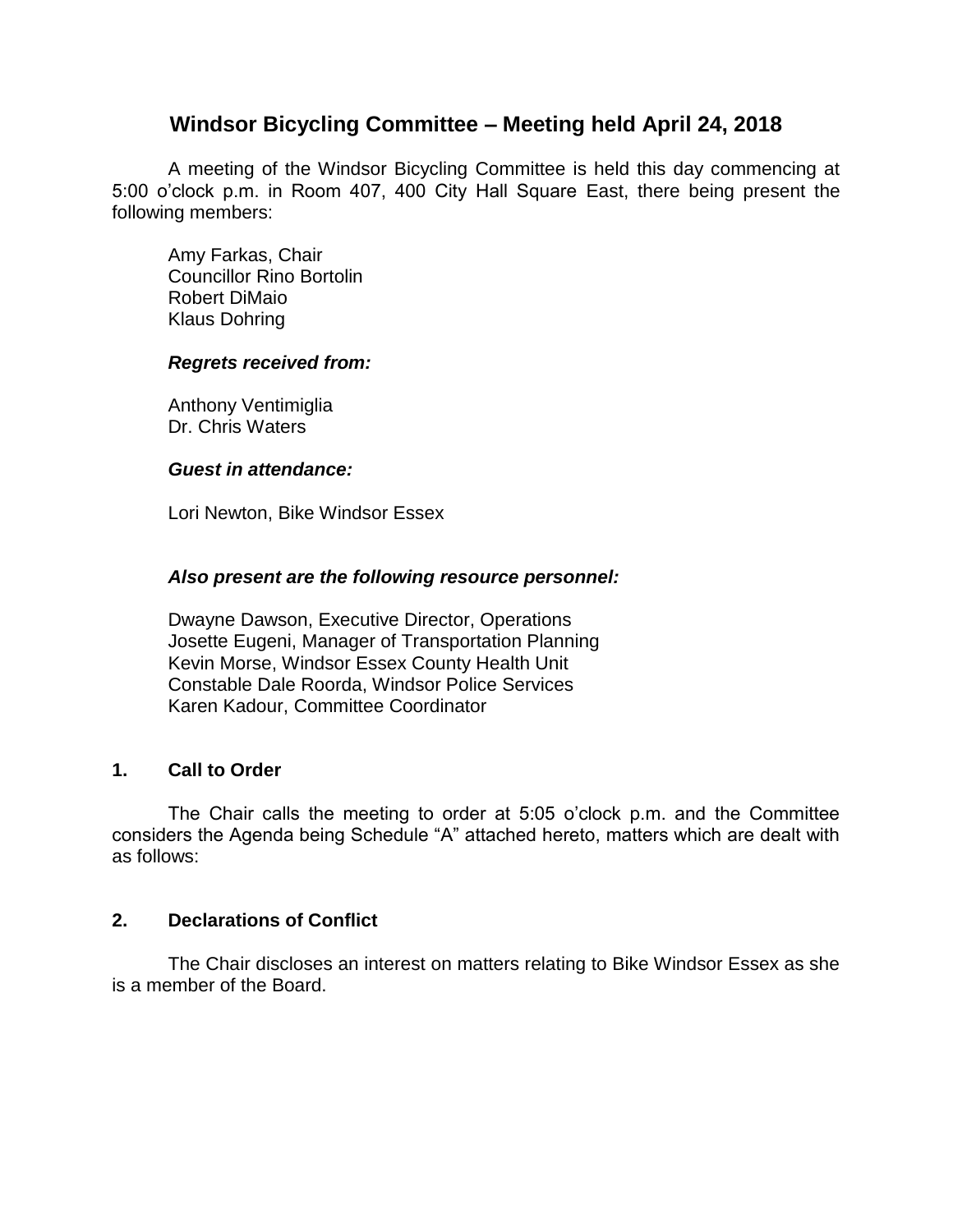## **3. Adoption of the Minutes**

Moved by R. DiMaio, seconded by Councillor Bortolin,

That the minutes of the Windsor Bicycling Committee of its meeting held February 8, 2018 **BE ADOPTED** as presented.

Carried.

### **4. Business Items**

### **4.1 Active Transportation Master Plan – Walk Wheel Windsor**

The Chair reports she and K. Dohring attended the Active Transportation Master Plan Community Stakeholders meeting held at the WFCU Centre. She encourages members to participate in the survey at WalkWheelWindsor.ca.

Lori Newton, Bike Windsor Essex states the document entitled "Community Input for the 2018 City of Windsor Active Transportation Plan – Bike Windsor Essex" has been prepared to provide community input for the 2018 Active Transportation Plan. The recommendations and data were generated through consultations with the cycling community in Windsor and Essex County. She adds this report has been provided to Urban Systems, Consultant for the Plan, Mayor Dilkens, City Councillors and Mayor Duggan, City of Detroit.

Moved by Councillor Bortolin, seconded by K. Dohring,

That the document entitled Community Input for the 2018 City of Windsor Active Transportation Plan provided by Bike Windsor Essex **BE RECEIVED.**

Carried.

## **4.2 Bike Safety Enforcement Week**

Constable Dale Roorda states the numbers were weak during the 2017 Bike Safety Enforcement week, but adds Windsor Police Services enforce what they can. It is noted June is Bike Month.

Constable Roorda and K. Morse volunteer to assist with facilitating public service announcements to be advertised during Bike Safety week that may include share the road and the one metre rule.

Councillor Bortolin suggests the public service ads be shown on Facebook as it is less costly and can be shared with other groups. The Chair indicates she will investigate the Face Book options including prices and will report back.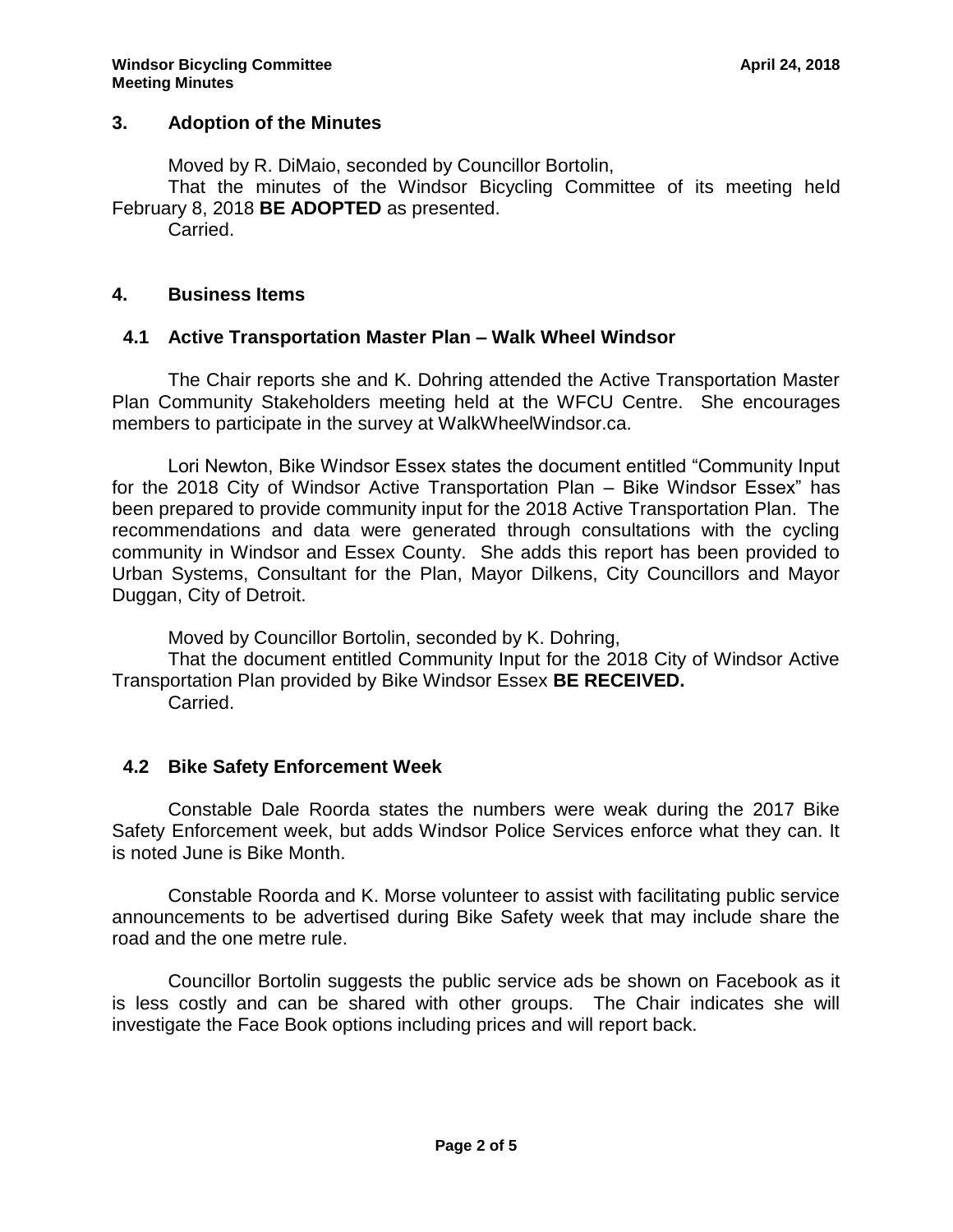Moved by Councillor Bortolin, seconded by R. DiMaio,

That **APPROVAL BE GIVEN** to an expenditure in the upset amount of \$400 for the placement of Public Service Announcements relating to bike safety on Facebook for the month of June 2018.

Carried.

# **4,3 Transportation Planning Update**

J. Eugeni advises reports relating to the Windsor Bike Share Program and the Seminole Street Bicycle Lanes will be presented to Council on May 7, 2018.

D. Dawson indicates a representative from BT Engineering will be present for the discussion at a future Council meeting relating to bicycle road safety audits.

In terms of the Seminole Street bicycle lanes, K. Dohring states at the Environment, Transportation & Public Safety Standing Committee meeting held April 18, 2018, he suggested the use of physical separations, i.e. larger buffers be utilized due to safety concerns. The Chair adds there is no physical separation in the east/west connection.

D. Dawson responds there are specific roadway conditions that influence when physical separations for bike lanes are appropriate. A concern relating to the removal of on-street parking on Seminole Street has been received but it is unclear at this time if they will be registering to be a delegate at the upcoming meeting of Council.

As it relates to the City Wide Bike Share Program, the Environment, Transportation and Public Safety Standing Committee at its meeting held April 18, 2018 supported undertaking a peer review of the Student Report to potentially lower the estimated \$70,000 for a consultant study.

J. Eugeni refers to Decision Number ETPS 595 of the Standing Committee and quotes #3 of the motion which states:

*"That the original study undertaken by the Engineering students and updated statistics provided by the University of Windsor Student Alliance BE INCORPORATED into the functional analysis."*

Constable Roorda states he visited New York City and free amenities were offered at his hotel which included free internet and a one hour use of a bicycle to tour the city. He suggests this be offered in the City of Windsor.

J. Eugeni reports she attended the Ontario Bike Summit held April 17-18, 2018 in Toronto and indicates she participated in interesting workshops and there was a great opportunity to network with subject matter experts and municipal peers.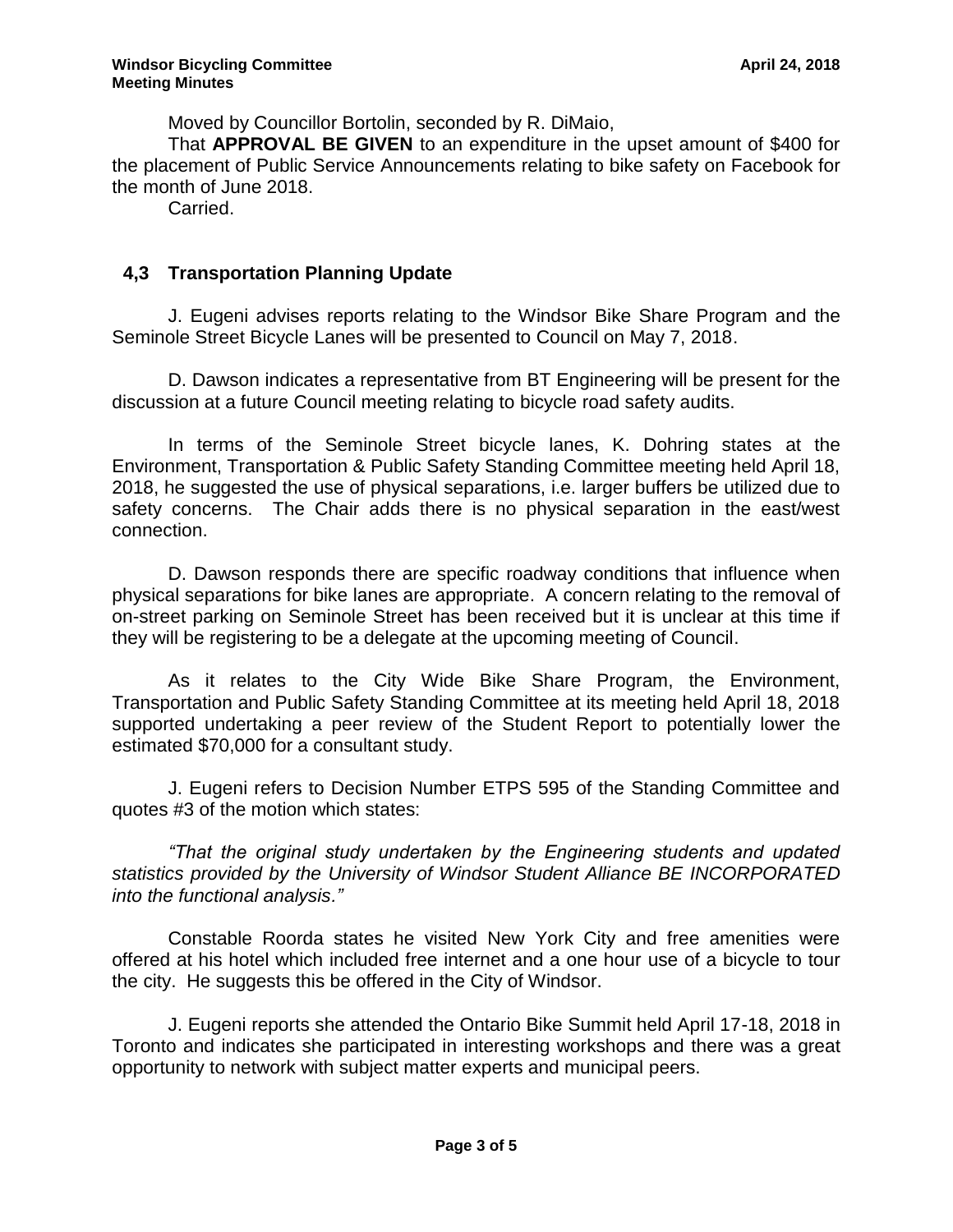J. Eugeni states attendees at the recent Earth Day celebration were given bike lights and were apprised of Walk Wheel Windsor and the on-line survey.

J.. Eugeni and D. Dawson provide the following highlights of current cycling related activities and projects:

- A public meeting is being hosted for cycling facilities on Totten Notice to be provided to the Committee Coordinator for distribution
- The City was successful in obtaining \$7,500 in Safe Cycling Education Funds from the Ministry of Tourism Culture and Sport. Funds were used to promote the 1m rule video at Cineplex during March Break and on Tim's TV during the month of March, to purchase sets of bike lights, and to purchase signage to advertise the correct direction of travel in a bike lane on solid waste collection vehicles.
- The following cycling facilities are being finalized or are under construction:
	- o Pillette Road
	- o Rivard
	- o North Service Road Phase 2
	- o South Cameron
	- o Malden Road
	- o Ojibway Parkway
	- o Matchette Road
	- o Cabana Road Phase 2
	- o Riverside Drive extending west to Lauzon Road
	- o Walker Business Park Trail

## **5. New Business**

# **5.1 Bike to Work Day**

L. Newton, Bike Windsor Essex advises three sponsors have been confirmed for the event to be held May 28, 2018 that includes the Walkerville area (leave from Anchor Coffee House), the University of Windsor and Infinity Cycle located on Eugenie Street. She adds the Town of LaSalle may also be a sponsor. Additional logistics of the event includes the following:

- The Bike to Work Day ride will culminate at The Bistro At the River located at 78 Riverside Drive West for a free breakfast. Free t-shirts will be given to the first 100 participants.
- Bike Windsor Essex is looking for sponsors to assist in the purchase of the tshirts, i.e. Chryslers, Enwin, Caesars Windsor.
- Developing materials to encourage commuter cycling and, Bike Windsor Essex offers to provide lunch and learn sessions for local businesses.

The Chair asks for volunteers for the Bike to Work event and asks how much the WBC would like to contribute for this endeavour. The Chair questions if members wish